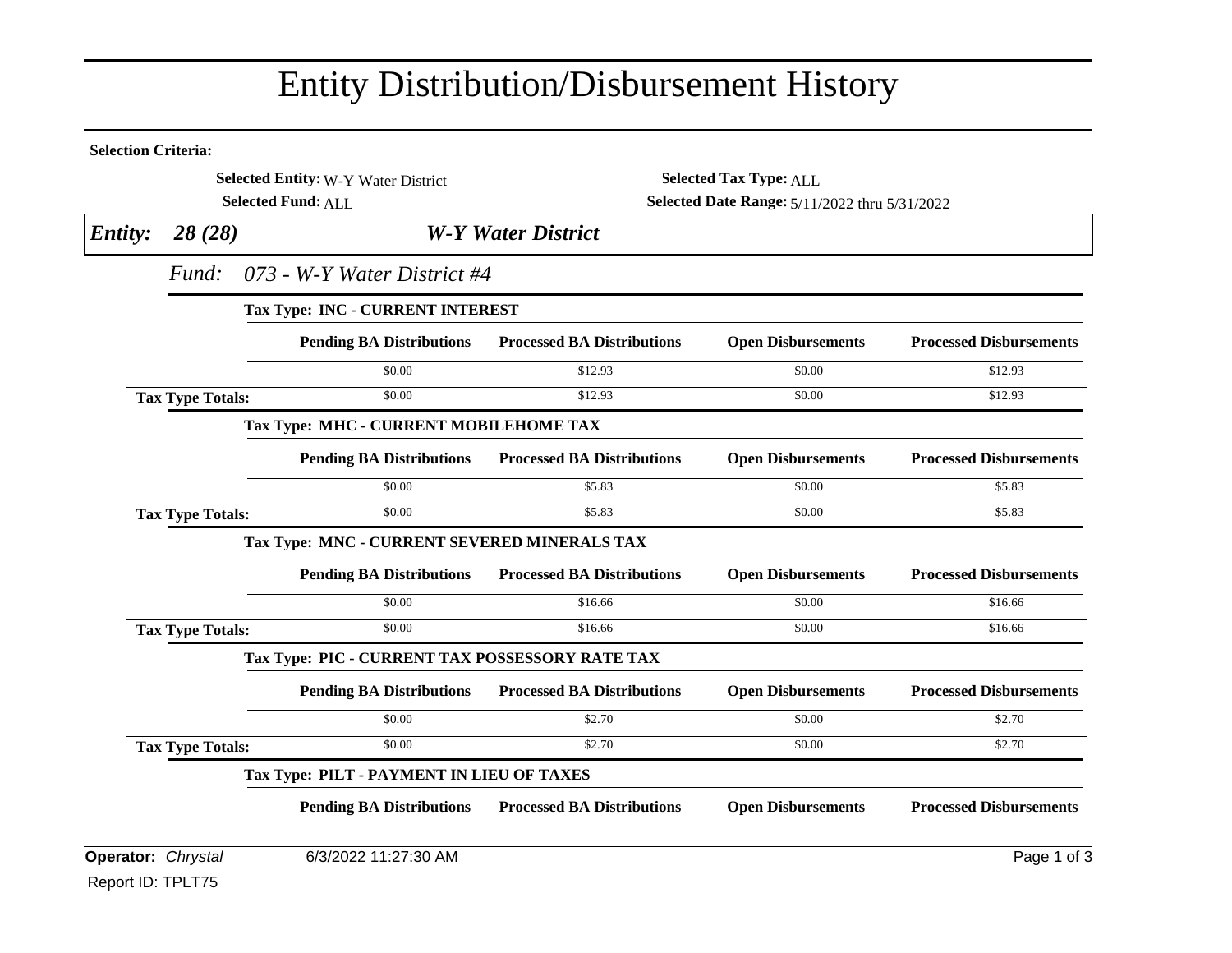|                         | \$0.00                                        | \$0.00                            | \$0.00                    | \$0.07                         |
|-------------------------|-----------------------------------------------|-----------------------------------|---------------------------|--------------------------------|
| <b>Tax Type Totals:</b> | \$0.00                                        | \$0.00                            | \$0.00                    | \$0.07                         |
|                         | Tax Type: PPC - CURRENT PERSONAL PROPERTY TAX |                                   |                           |                                |
|                         | <b>Pending BA Distributions</b>               | <b>Processed BA Distributions</b> | <b>Open Disbursements</b> | <b>Processed Disbursements</b> |
|                         | \$0.00                                        | \$177.32                          | \$0.00                    | \$177.32                       |
| <b>Tax Type Totals:</b> | \$0.00                                        | \$177.32                          | \$0.00                    | \$177.32                       |
|                         | Tax Type: RLC - CURRENT REAL ESTATE TAX       |                                   |                           |                                |
|                         | <b>Pending BA Distributions</b>               | <b>Processed BA Distributions</b> | <b>Open Disbursements</b> | <b>Processed Disbursements</b> |
|                         | \$0.00                                        | \$1,936.77                        | \$0.00                    | \$1,936.77                     |
| <b>Tax Type Totals:</b> | \$0.00                                        | \$1,936.77                        | \$0.00                    | \$1,936.77                     |
|                         | Tax Type: SAC - STATE ASSESSED CURRENT TAX    |                                   |                           |                                |
|                         | <b>Pending BA Distributions</b>               | <b>Processed BA Distributions</b> | <b>Open Disbursements</b> | <b>Processed Disbursements</b> |
|                         | \$0.00                                        | \$215.90                          | \$0.00                    | \$215.90                       |
| <b>Tax Type Totals:</b> | \$0.00                                        | \$215.90                          | \$0.00                    | \$215.90                       |
|                         | Tax Type: SOA - SO TAXES A & F                |                                   |                           |                                |
|                         | <b>Pending BA Distributions</b>               | <b>Processed BA Distributions</b> | <b>Open Disbursements</b> | <b>Processed Disbursements</b> |
|                         | \$0.00                                        | \$120.95                          | \$0.00                    | \$120.95                       |
| <b>Tax Type Totals:</b> | \$0.00                                        | \$120.95                          | \$0.00                    | \$120.95                       |
|                         | Tax Type: SOB - SO TAXES B                    |                                   |                           |                                |
|                         | <b>Pending BA Distributions</b>               | <b>Processed BA Distributions</b> | <b>Open Disbursements</b> | <b>Processed Disbursements</b> |
|                         | \$0.00                                        | \$192.70                          | \$0.00                    | \$192.70                       |
| <b>Tax Type Totals:</b> | \$0.00                                        | \$192.70                          | \$0.00                    | \$192.70                       |
|                         | Tax Type: SPC - CURRENT SPECIAL ASSESSMENTS   |                                   |                           |                                |
|                         | <b>Pending BA Distributions</b>               | <b>Processed BA Distributions</b> | <b>Open Disbursements</b> | <b>Processed Disbursements</b> |
|                         | \$0.00                                        | \$1,027.30                        | \$0.00                    | \$1,027.30                     |
|                         |                                               |                                   |                           | \$1,027.30                     |